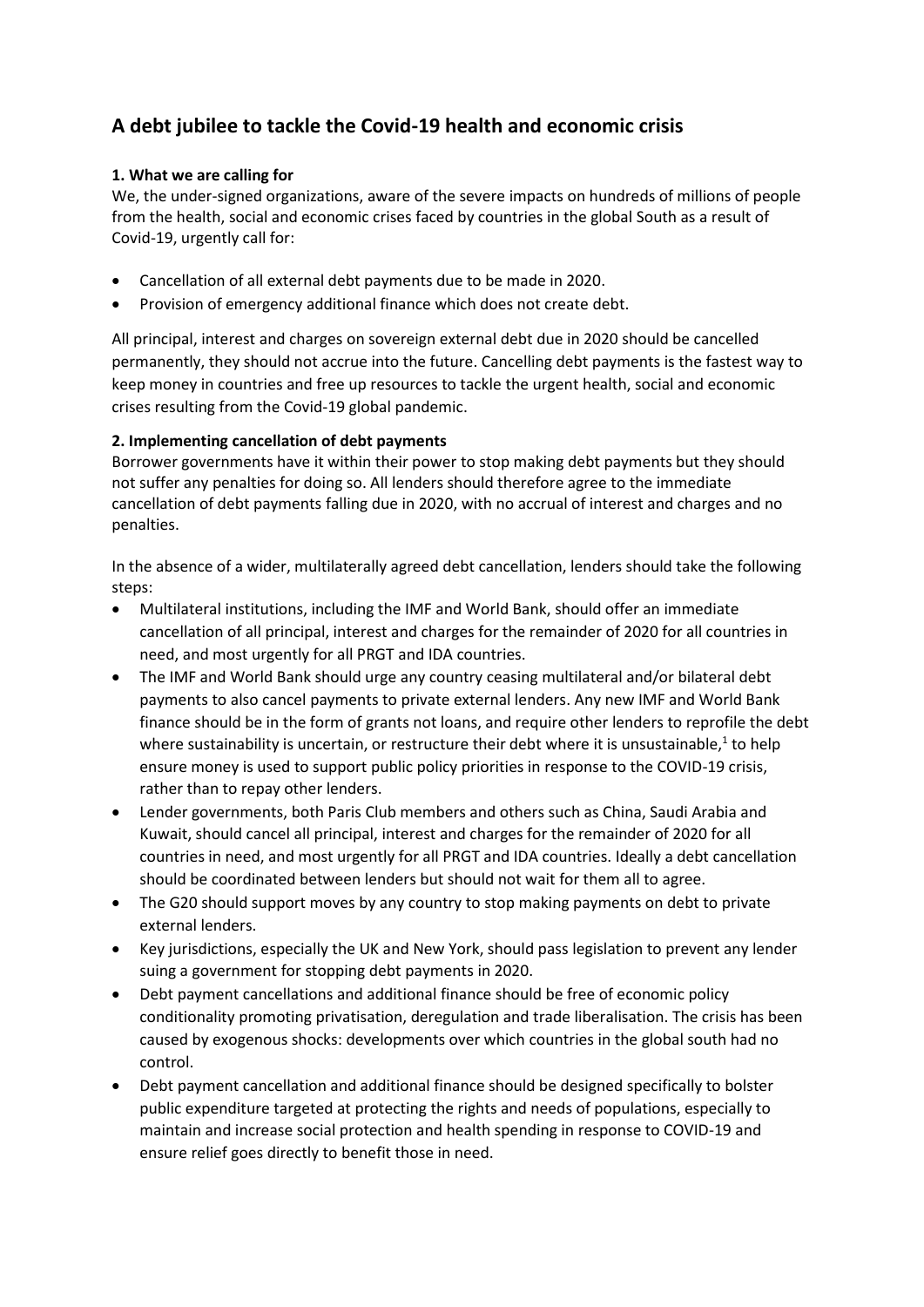# **3. Resolving the debt crisis**

Many countries were in debt crisis before the Covid-19 crisis began. Many more will emerge from this crisis with even higher unsustainable debts. Immediate cancellation of debt payments should therefore be linked to a more comprehensive and long-term approach to debt crisis resolution. As such, to make debt restructuring more efficient, equitable and successful we call for:

- The creation through the United Nations of a systematic, comprehensive and enforceable process for sovereign debt restructurings.<sup>2</sup>
- The IMF to introduce clear guidelines on when a debt is unsustainable, and follow its policy only to lend to countries with unsustainable debts if there is a default or debt restructuring.<sup>3</sup>

A process to make these changes must begin before the end of 2020.

# **4. The impacts of Covid-19**

The global Covid-19 crisis has led to falls in commodity prices, an increase in future borrowing costs for global South governments<sup>4</sup>, and contributed to the largest ever capital outflow from developing countries.<sup>5</sup> Government revenues will fall as a result, and debt payments will increase at the same time that countries need to expand healthcare and social protection in response to the crisis. Developing countries had already been facing heightened debt vulnerabilities and rising debt costs before the Covid-19 outbreak.<sup>6</sup> The scale of the public health crisis and need for rapid policy responses means vital government resources must be urgently directed towards the needs of populations and not diverted to lenders. The outbreaks of Covid-19 so far show that time is essential. Governments need to have resources for decisive action today. Any delay will make the pandemic more difficult to control and a later repair of economic damage more costly, especially for borrower countries.

We estimate cancellation of external debt payments in 2020 for 69 countries<sup>7</sup> classified by the IMF as Lower Income Economies and for which data is available, would save \$19.5 billion in external debt payments to bilateral and multilateral lenders in 2020, and \$6 billion in external debt payments to private lenders. If it was extended to 2021 it would save a further \$18.7 billion in multilateral and bilateral payments and \$6.2 billion in external payments to private lenders.<sup>8</sup>

# **5. Support for action on debt cancellation**

African Finance Ministers have called for a suspension of all interest payments in 2020, and all principal and interest payments by fragile states.<sup>9</sup> The IMF and World Bank have called for a suspension of all debt payments by the poorest countries to other governments.<sup>10</sup> The United Nations Secretary General has called for debt restructuring, including waivers on interest payments in 2020.<sup>11</sup> Prime Minister of Pakistan Imran Khan has called for a debt write-off for his and other vulnerable countries.<sup>12</sup> Ecuador's Congress has also called on the government to suspend debt payments.<sup>13</sup> In early March Lebanon defaulted on private external debt payments and has announced it will stop paying all foreign currency bonds.<sup>14</sup> Ethiopian Prime Minister Abiy Ahmed Ali has called for a widespread debt write-off, with any remaining debt not payable for ten years and limiting debt payments to 10% of exports.<sup>15</sup>

# **Signatories (205 networks and organisations in total)**

# **International organisations and regional networks**

- 1. African Forum and Network on Debt and Development (Afrodad)
- 2. Asian Peoples' Movement on Debt and Development (APMDD)
- 3. Latin American Network for Economic and Social Justice (Latindadd)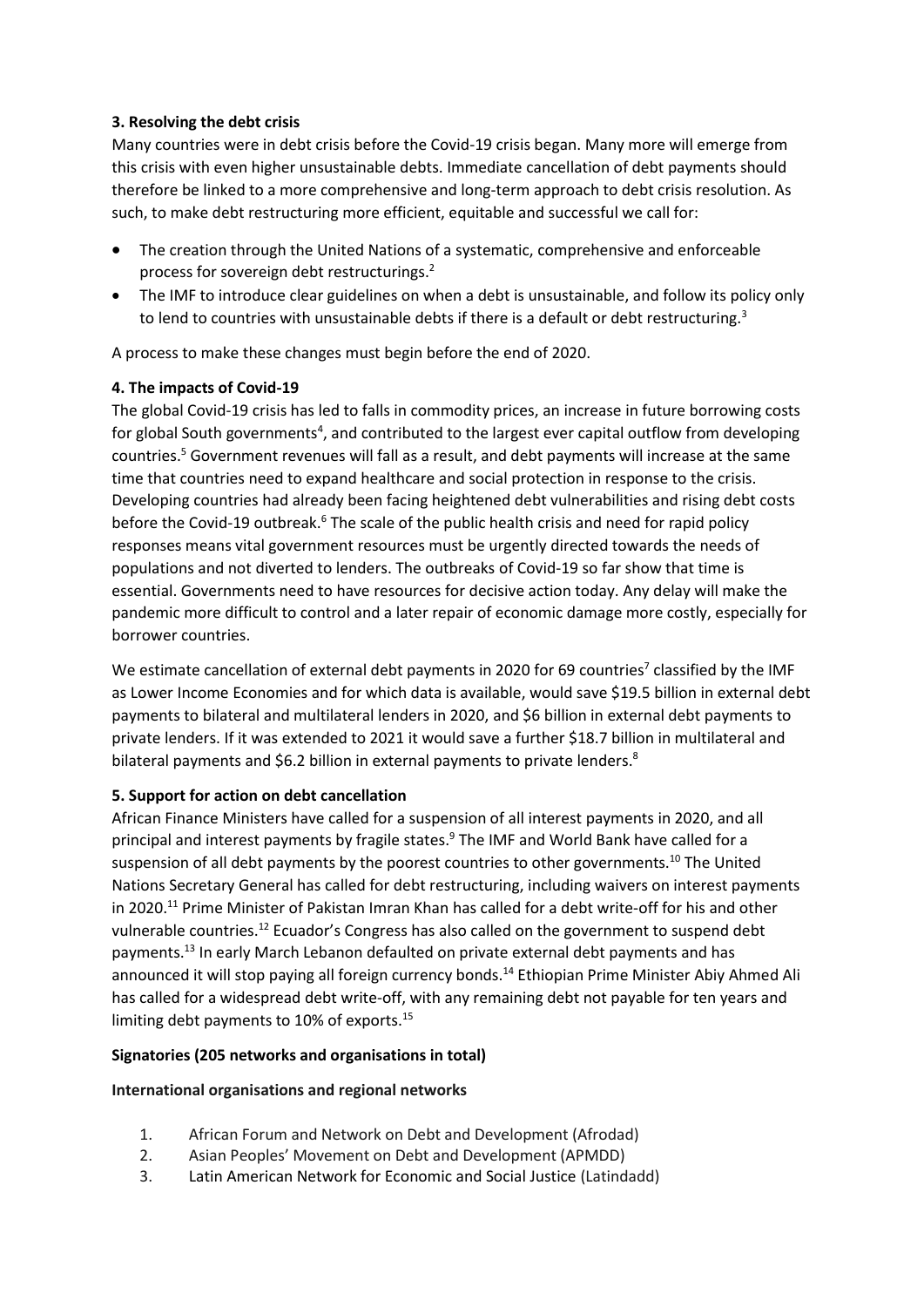- 4. European Network on Debt and Development (Eurodad)
- 5. Arab NGO Network For Development (ANND)
- 6. Red Jubileo Sur/Américas
- 7. Third World Network (TWN)
- 8. Focus on the Global South
- 9. Womankind Worldwide
- 10. CADTM international
- 11. Oxfam
- 12. ActionAid International
- 13. CCFD-Terre Solidaire
- 14. CIDSE
- 15. Christian Aid
- 16. Brot für die Welt
- 17. The ONE Campaign
- 18. Save the Children
- 19. Avaaz
- 20. Fundación Educación y Cooperación EDUCO
- 21. Society for International Development
- 22. Centre for Economic and Social Rights
- 23. 350.org
- 24. Medical Mission Sisters
- 25. Africa Development Interchange Network
- 26. Global Policy Forum
- 27. Debt Relief International
- 28. Youth for Tax Justice Network (YTJN)
- 29. Fair Finance International
- 30. Oil Change International
- 31. Missionary Oblates of Mary Immaculate
- 32. Sisters of Charity of Nazareth Congregational Leadership
- 33. Federación Internacional Fe y Alegría
- 34. Platform to Protect Whistleblowers in Africa (PPLAAF)
- 35. International Budget Partnership
- 36. Y Care International
- 37. Corporate Europe Observatory
- 38. Congregation of Our Lady of Charity of the Good Shepherd (Global)
- 39. Migrant Forum in Asia
- 40. Aksi! for gender, social and ecological justice
- 41. Africa Europe Faith & Justice Network (Europe)
- 42. Instituto Marquês de Valle Flôr (IMVF)
- 43. GCAP Global Call for Action against Poverty
- 44. Education International
- 45. North African Food Sovereignty Network (NAFSN)
- 46. Tax and Fiscal Justice Asia
- 47. Validity Foundation Mental Disability Advocacy Centre
- 48. VIVAT International
- 49. RIPESS Intercontinental network for the promotion of Social Solidarity Economy
- 50. Tax Justice Network

# **National organisations**

1. Aid/Watch, Australia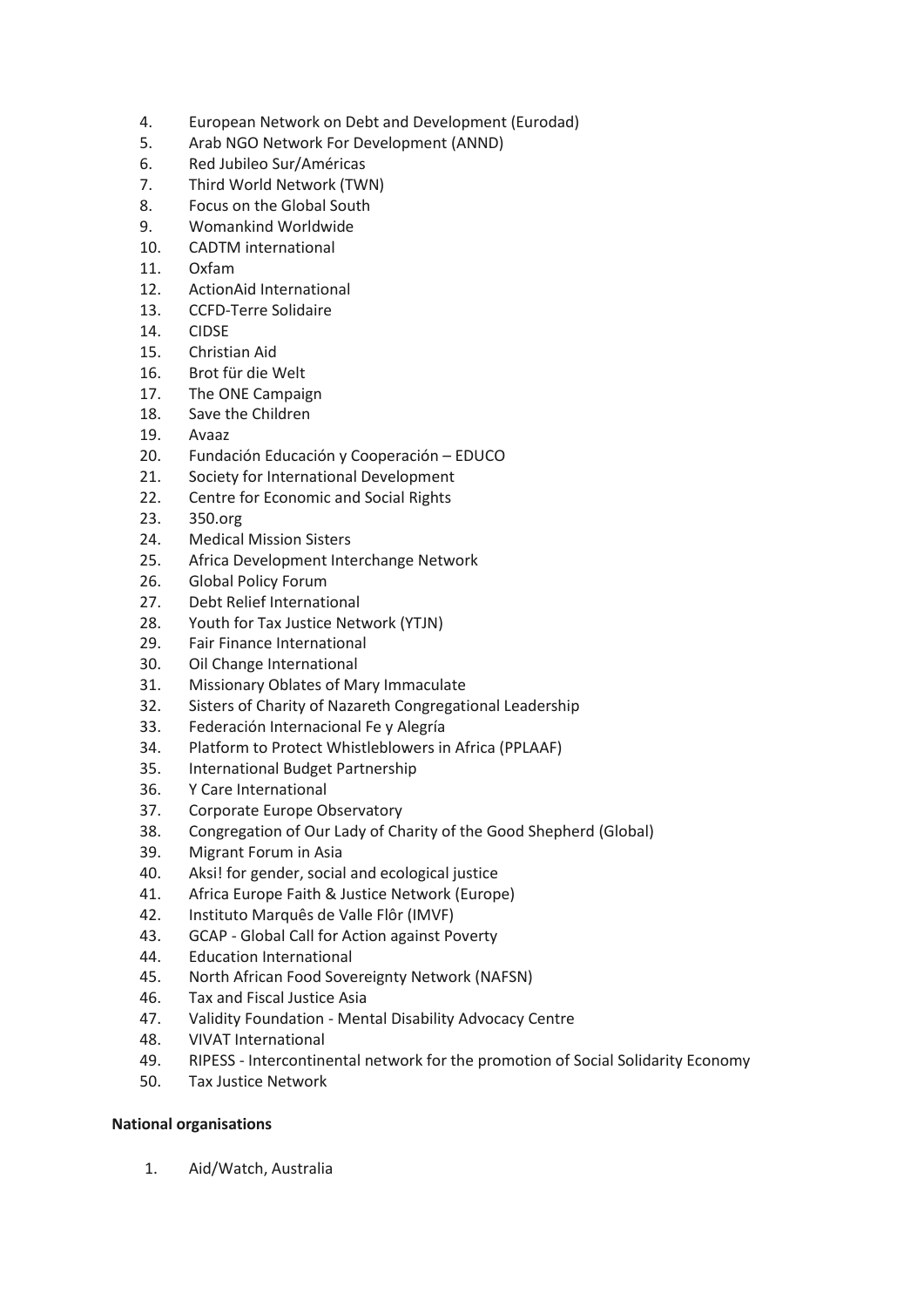- 2. Jubilee Australia
- 3. Bangladesh Krishok Federation
- 4. NRDS, Bangladesh
- 5. 11.11.11, Belgium
- 6. Broederlijk Delen, Belgium
- 7. CNCD-11.11.11, Belgium
- 8. Entraide et fraternité, Belgium
- 9. Federação Nacional do Fisco Estadual e Distrital (FENAFISCO), Brazil
- 10. FOAESP Fórum das Ong Aids do estado de São Paulo
- 11. Gestos (HIV and AIDS, communication, gender), Brazil
- 12. Grupo de Resistência Asa Branca (GRAB), Brazil
- 13. Instituto de Justiça Fiscal (IJF), Brazil
- 14. Outras Palavras Comunicação Compartilhada, Brazil
- 15. Plate Forme d'Information et d'Action sur la Dette (PFIAD), Cameroon
- 16. AidWatch Canada
- 17. Canadian Council for International Co-operation
- 18. Forum des Organsations Nationales Humanitaires et de Développement en RD Congo
- 19. PC2D (RD.Congo) et Caritas Congo ASBL
- 20. Commission Justice et Paix de Pointe Noire, Republic of Congo
- 21. Convention de la Societe Civile Ivoirienne (CSCI)
- 22. Plate forme d'autonomisation des organisations de jeunesse de Côté d'Ivoire(PAOJCI)
- 23. Ecumenical Academy, Czech Republic
- 24. ActionAid Denmark
- 25. Jubileo 2000 Red Ecuador
- 26. Finn Church Aid, Finland
- 27. Action contre la Faim, France
- 28. Amis de la Terre France
- 29. Attac France
- 30. CADTM France
- 31. Centre de Recherche et d'Information pour le Développement (CRID), France
- 32. Comité français pour la Solidarité Internationationale (CFSI)
- 33. Confédération Générale du Travail (CGT), France
- 34. Coordination SUD, France
- 35. Equipop, France
- 36. Global Health Advocates France
- 37. Plateforme Française Dette & Développement (PFDD), France
- 38. Réseau Foi & Justice Afrique Europe antennne France
- 39. Solidaires Finances Publiques, France
- 40. Bischöfliches Hilfswerk MISEREOR, Germany
- 41. Bündnis Eine Welt Schleswig-Holstein e.V.
- 42. Erlassjahr.de Entwicklung braucht Entschuldung (Jubilee Germany)
- 43. hl redaction, Germany
- 44. Transform! Europe, EU
- 45. Debtfree, Greece
- 46. Plateforme d'Information et d'Action sur la Dette et le Développement- Guinée (PIADD)
- 47. Plateforme nationale des Citoyens Unis pour le Développement (PCUD)
- 48. Fe Y Alegria Honduras
- 49. DemNet Hungary
- 50. Friends of the Earth Hungary
- 51. Environics Trust, India
- 52. Indian Social Action Forum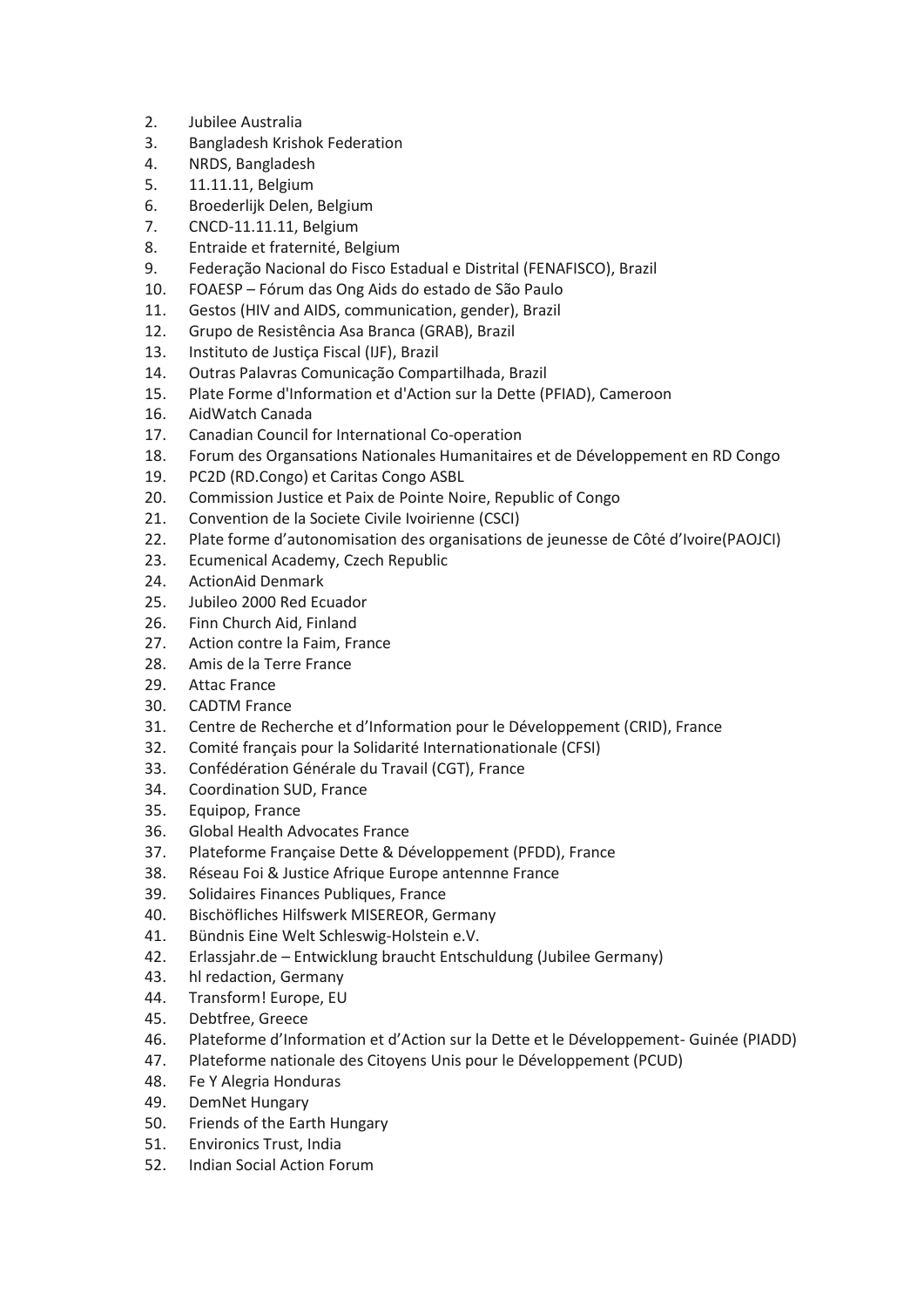- 53. Madhyam, India
- 54. Mines, Minerals & PEOPLE, India
- 55. Indonesia Water Community of Practice
- 56. Solidaritas Perempuan (Women' Solidarity for Human Rights), Indonesia
- 57. Wahana Lingkungan Hidup Indonesia (WALHI)
- 58. 80:20 Educating and Acting for a Better World, Ireland
- 59. ActionAid Ireland
- 60. Centre for Global Education, Ireland
- 61. Christian Aid Ireland
- 62. Comhlámh (Ireland)
- 63. Financial Justice Ireland
- 64. Friends of the Earth Ireland
- 65. SMA Justice Office, Society of African Missions, Ireland
- 66. Association of Italian NGOs
- 67. CIPSI, Italy
- 68. Emergenza Sorrisi, Italy
- 69. FOCSIV Italian Federation Christian Volunteering Service
- 70. Institute of Public Finance Kenya
- 71. Sustainable Development Institute, Liberia
- 72. Catholic Commission for Justice and Peace of the Archdiocese of Lilongwe (CCJP Lilongwe- Malawi)
- 73. Centre for Social Concern, Malawi
- 74. Centre for Social Accountability & Transparency, Malawi
- 75. Economics Association of Malawi
- 76. Development Communications Trust, Malawi
- 77. Integrity Platform, Malawi
- 78. Malawi Economic Justice Network
- 79. Youth and Society, Malawi
- 80. Equidad de Género: Ciudadanía, Trabajo y Familia, Mexico
- 81. Observatorio Mexicano de la Crisis
- 82. associacao Luarte arte, cidadania e transformacao, Mozambique
- 83. Mozambique Budget Monitoring Forum
- 84. Mozambican Debt Group
- 85. ALTSEAN-Burma, Myanmar
- 86. Both ENDS, Netherlands
- 87. Cordaid, Netherlands
- 88. BudgIT Foundation, Nigeria
- 89. Debt Justice Norway
- 90. Norwegian Church Aid (NCA)
- 91. AwazCDS-Pakistan
- 92. Freedom from Debt Campaign of Pakistan
- 93. Institute for Social & Economic Justice, Pakistan
- 94. Pakistan Development Alliance
- 95. Pakistan Fisher Folk Forum
- 96. Pakistan Kissan Rabita Committee
- 97. Freedom from Debt Coalition, Philippines
- 98. Sanlakas Philippines
- 99. ACEP Associação para a Cooperação Entre os Povos, Portugal
- 100. CIDAC Centro de Intervenção para o Desenvolvimento Amílcar Cabral, Portugal
- 101. Fundação Gonçalo da Silveira, Portugal
- 102. MONTE, Portugal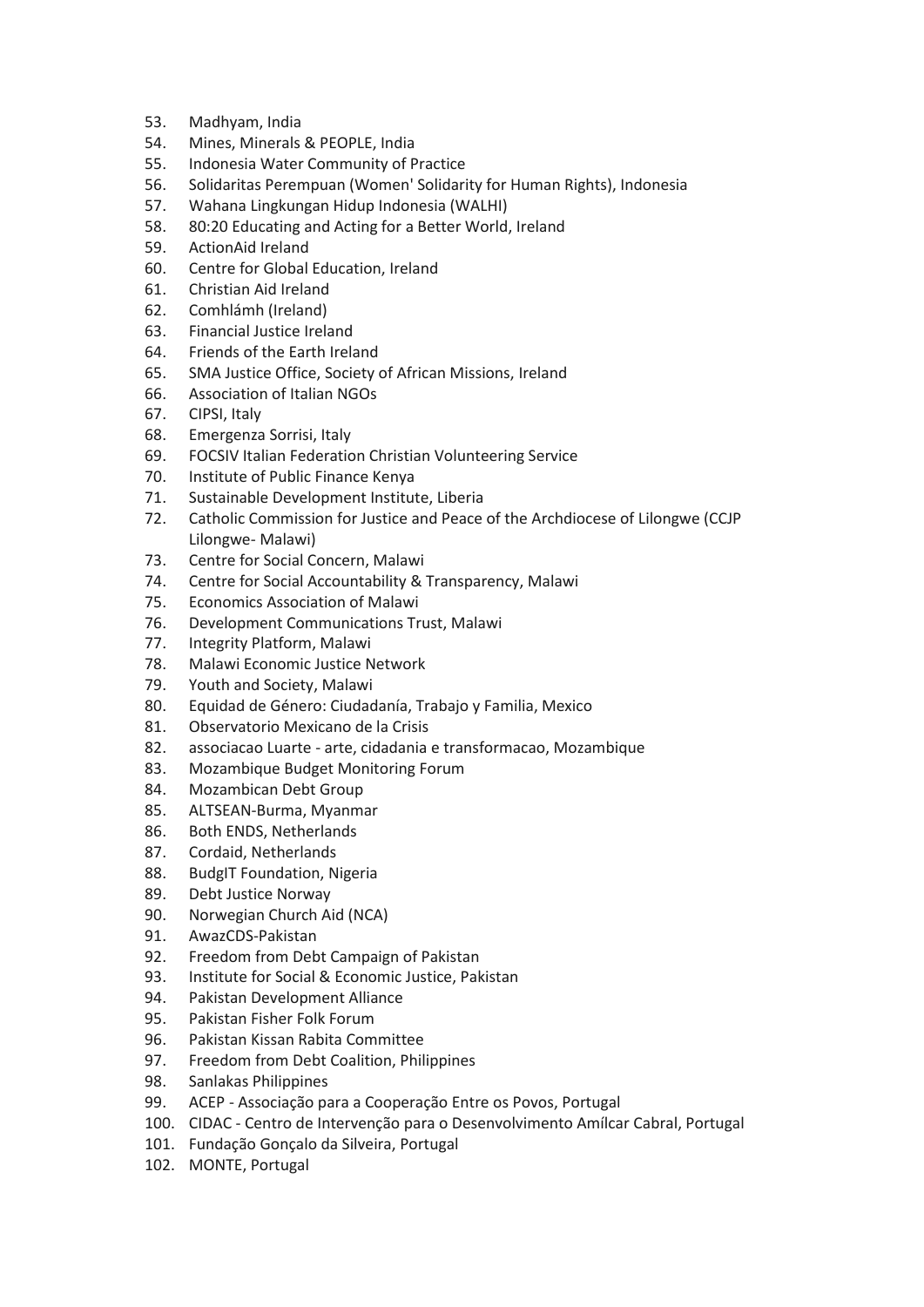- 103. Oikos Cooperação e Desenvolvimento, Portugal
- 104. Plataforma Portuguesa das ONGD, Portugal
- 105. Veterinarios sem Fronteiras Portugal
- 106. ZERO Association for the Sustainability of the Earth System, Portugal
- 107. Budget Advocacy Network, Sierra Leone
- 108. Enabanda, Slovenia
- 109. Alianza por la Solidaridad-Action Aid España
- 110. Amycos.org, Spain
- 111. Ecologistas en Acción, Spain
- 112. Fundación Entreculturas, Spain
- 113. Greenpeace Spain
- 114. Ingeniería sin Fronteras, Spain
- 115. Lafede.cat Organitzacions per a la Justícia Global Catalunya
- 116. Observatorio de la Deuda en la Globalización, Spain
- 117. Observatorio de Multinacionales en América Latina (OMAL)-Paz con Dignidad, Spain
- 118. Plataforma Auditoría Ciudadana de la Deuda, Spain
- 119. Centre for Environmental Justice, Sri Lanka
- 120. Act Church of Sweden
- 121. Diakonia, Sweden
- 122. Alliance Sud, Switzerland
- 123. Fastenopfer, Switzerland
- 124. Climate Watch Thailand
- 125. Observatoire Tunisien de l'Economie, Tunisia
- 126. SEATINI, Uganda
- 127. Action for Argentina, UK
- 128. Action for Southern Africa, UK
- 129. Bond, UK
- 130. Bretton Woods Project, UK
- 131. Cafod (Catholic Agency for Overseas Development), UK
- 132. Christians on the Left, UK
- 133. Gender and Development Network, UK
- 134. Global Justice Now, UK
- 135. Health Poverty Action, UK
- 136. Jubilee Debt Campaign, UK
- 137. Jubilee Scotland
- 138. Stamp Out Poverty, UK
- 139. STOPAIDS, UK
- 140. Tearfund, UK
- 141. The Equality Trust, UK
- 142. War on Want, UK
- 143. Trademark Belfast
- 144. Jubilee USA Network
- 145. Maryknoll Office for Global Concerns, US
- 146. Sisters of Charity Federation, US/Canada
- 147. ActionAid Zambia
- 148. Campaign for Active Voter Engagement in Zambia
- 149. Caritas Zambia
- 150. Centre for Trade Policy and Development, Zambia
- 151. CUTS International, Zambia
- 152. Jesuit Centre for Theological Reflection (JCTR), Zambia
- 153. Transparency International Zambia